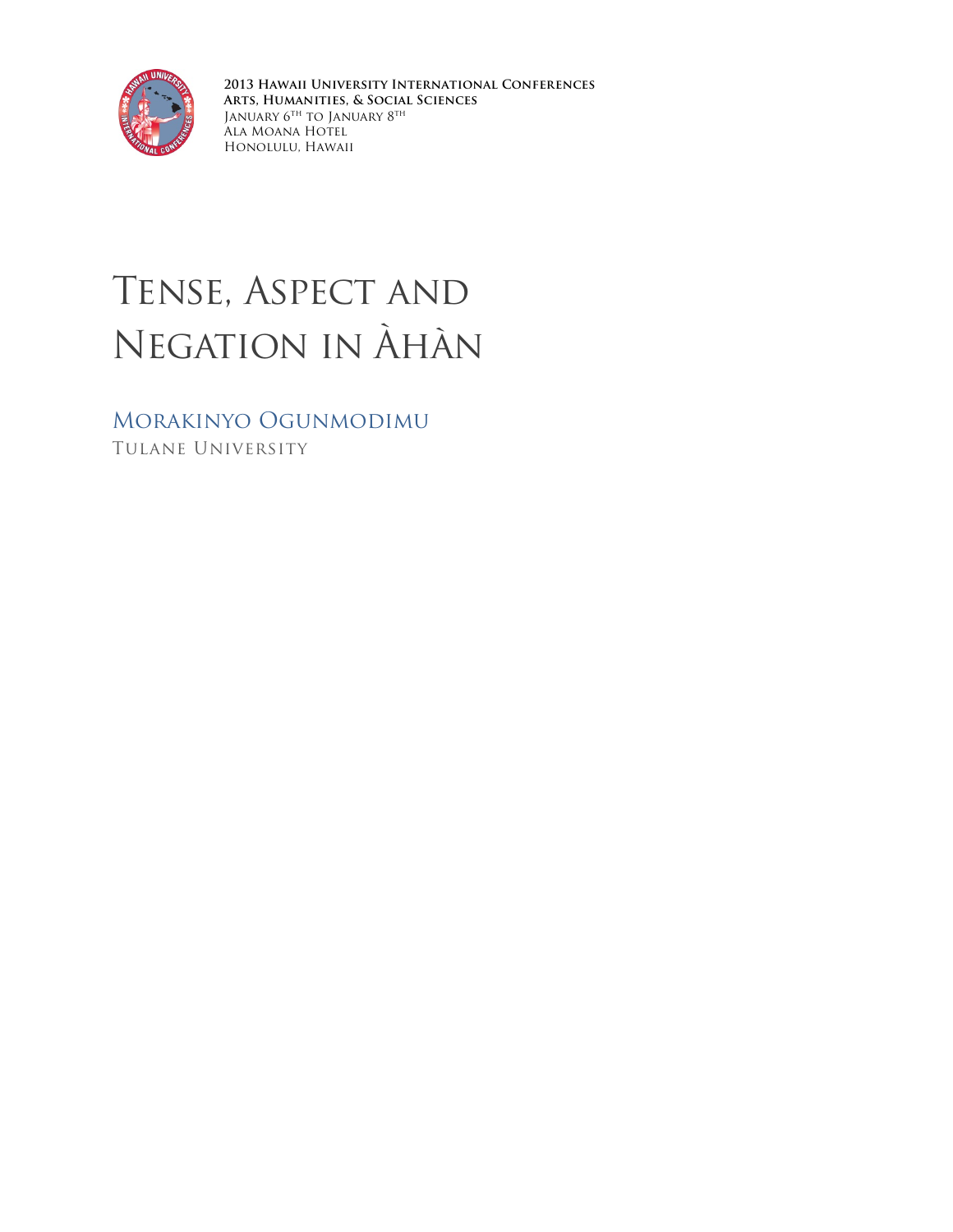# **Tense, Aspect and Negation in Àhàn**

# Morakinyo D. Ogunmodimu

Tulane University, Linguistics and Anthropology Department

#### *Abstract*

*Unlike the standard Yoruba and some of its dialects that permit clustering of aspects to show the internal time relations of the verb, Àhàn does not permit clustering of Aspects or tenses. This paper takes a dialectological approach to analyze tense and aspect in the Àhàn dialect of Yoruba spoken in Òmùò Ekiti in Nigeria. Apart from identifying the various markers of Tense and Aspect in the language, it examines their distributions in negative constructions particularly as they differ from the standard Yoruba. The paper demonstrate that Àhàn employs both tonal and lexical items to indicate tenses in affirmative sentences and that unlike Yoruba, the non-future tense is realized as a null category.* 

#### **1. Introduction**

This paper describes some aspect of the verbal morphology of Àhàn an endangered variety of Yoruba language spoken in the Southwestern part of Nigeria. A comparative dialectologist orientation is assumed in this work with the aim of studying the differences in Àhàn and other close varieties of Yoruba. It has become increasingly clear in recent times that research efforts on the standard Yoruba (SY) can only be sustained by regional dialectal studies. Regional or dialectal study of the language will provide a better appreciation of developments at the local level and produce the empirical data required for work of synthesis on the standard Yoruba. It is believed that by studying the dialects of Yoruba, linguists will be able to provide satisfactory answers to some of the ongoing debates on the syntax of the language (Awobuluyi 1998). This study therefore strives to give an analytical description of the syntactic categories Negation, Tense and Aspect system in Àhàn. I will examine tense makers in Àhàn under two headings, the first being tense makers in positive or affirmative sentences and the second heading examines tense makers in negative sentences. I will demonstrate that Àhàn employs both tonal and lexical items to indicate tenses in affirmative sentences. The first section of the paper gives a preliminary overview of the language and its basic syntactic structure. The second section discusses the Tense and Aspect markers in affirmative sentences; the third section is an analysis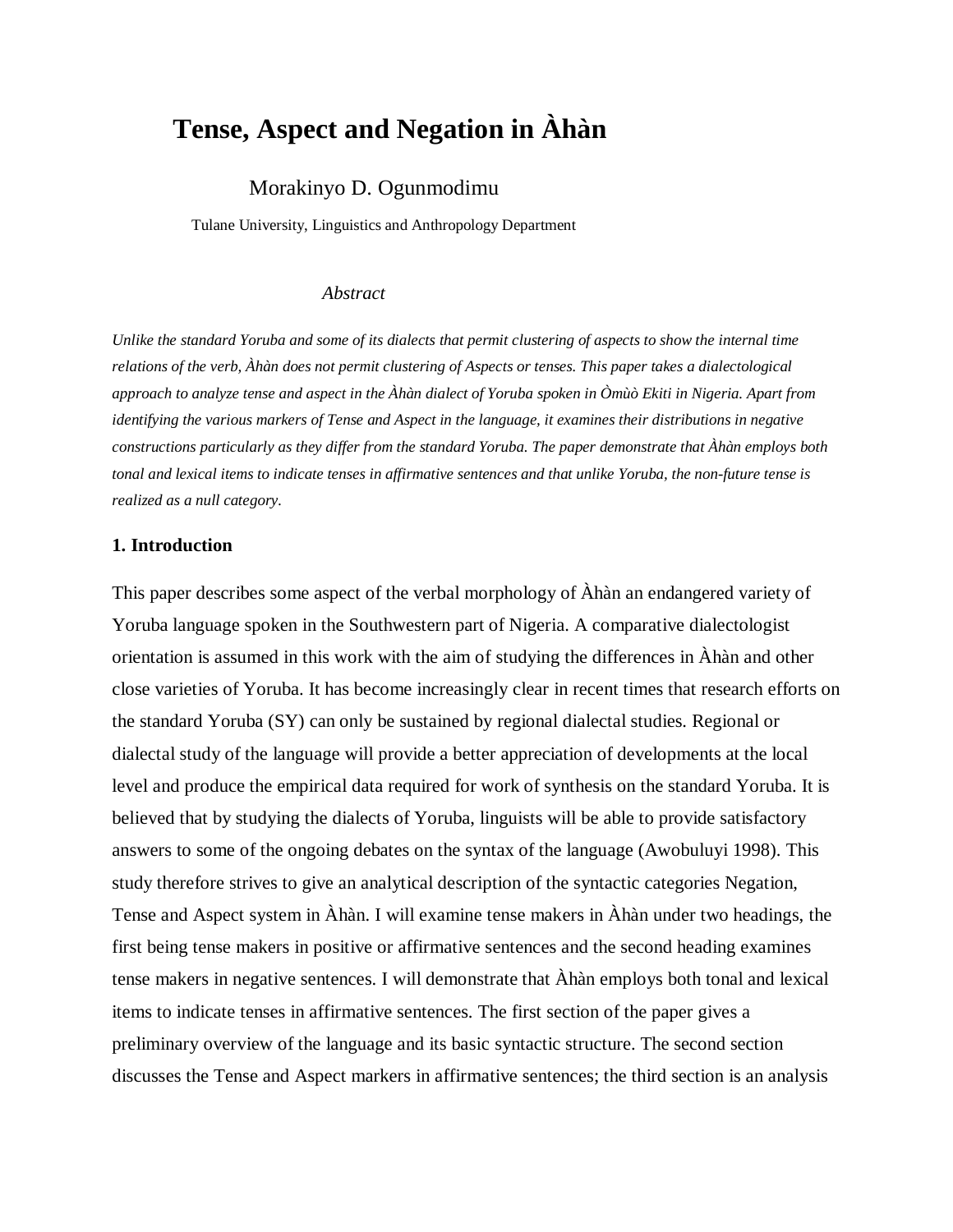of the Tense and Aspect in negative sentences. Section four is the conclusion; there I give a summary of the discussions on Negation, Tense and Aspect in Àhàn.

## **The People and the Language**

Àhàn is the name of the language spoken by the Àhàn people of Òmùò-Ekiti. As far as can be ascertained from the claims of local historians, the Àhàn people migrated from the acclaimed ancestry home of the Yorùbá race-Ilé Ife in the company of the Àyèré ethnic group of the present Kogi-State, Nigeria. This perhaps explains while despite the spatial difference in the location of Àhàn and the Àyèré people, the two languages are mutually intelligible and similar in structure and form. According to the claims of local historians (high chiefs and the traditional ruler), it was civilization on one hand, and ethnic politics and expansionism on the other hand that led to the migration of the Àhàn people from the *'apole'* (near Oyín Àkókó) where they initially settled, to their present location in Òmùò land. The linguistic fieldwork that produced the knowledge described in this paper also reveals that Àhàn people speak a language that is unique to them and almost unintelligible with the other dialects of Yoruba spoken in and around Òmùò Ekiti.

# **LANGUAGE CLASSIFICATION**

Àhàn has been classified as one of the languages of the Benue-Congo family under the Akokoid branch (Ogunmodimu 2008). Williamson 1989:261; Crozier and Blench 1992:13 also classified the language as belonging to the Àmgbé lects. Capo, as reported in Ore Yusuf 1992:172 however gave a more diachronic classification of Àhàn under the defoid classification. Ilori (2010) reports that the term defoid is a coinage introduced by Capo (1989:275) to describe languages that are believed to have their roots in a Proto-Yoruba language typology.

a non-transparent coinage based on **èdè + ifè ̣+ oid**. …

 **èdè** is the standard Yorùbá term for 'language', **ifè ̣**

refers to the presumed cradle, and **–oid** is the group suffix conventionally used.

From the genetic relationship point of view and the facts of lexico-statistics, Àhàn is doubtlessly a Yoruboid language, there are however ongoing research to establish its status as a dialect of Yoruba. In this paper, I wish to maintain that Àhàn is a dialect of Yoruba.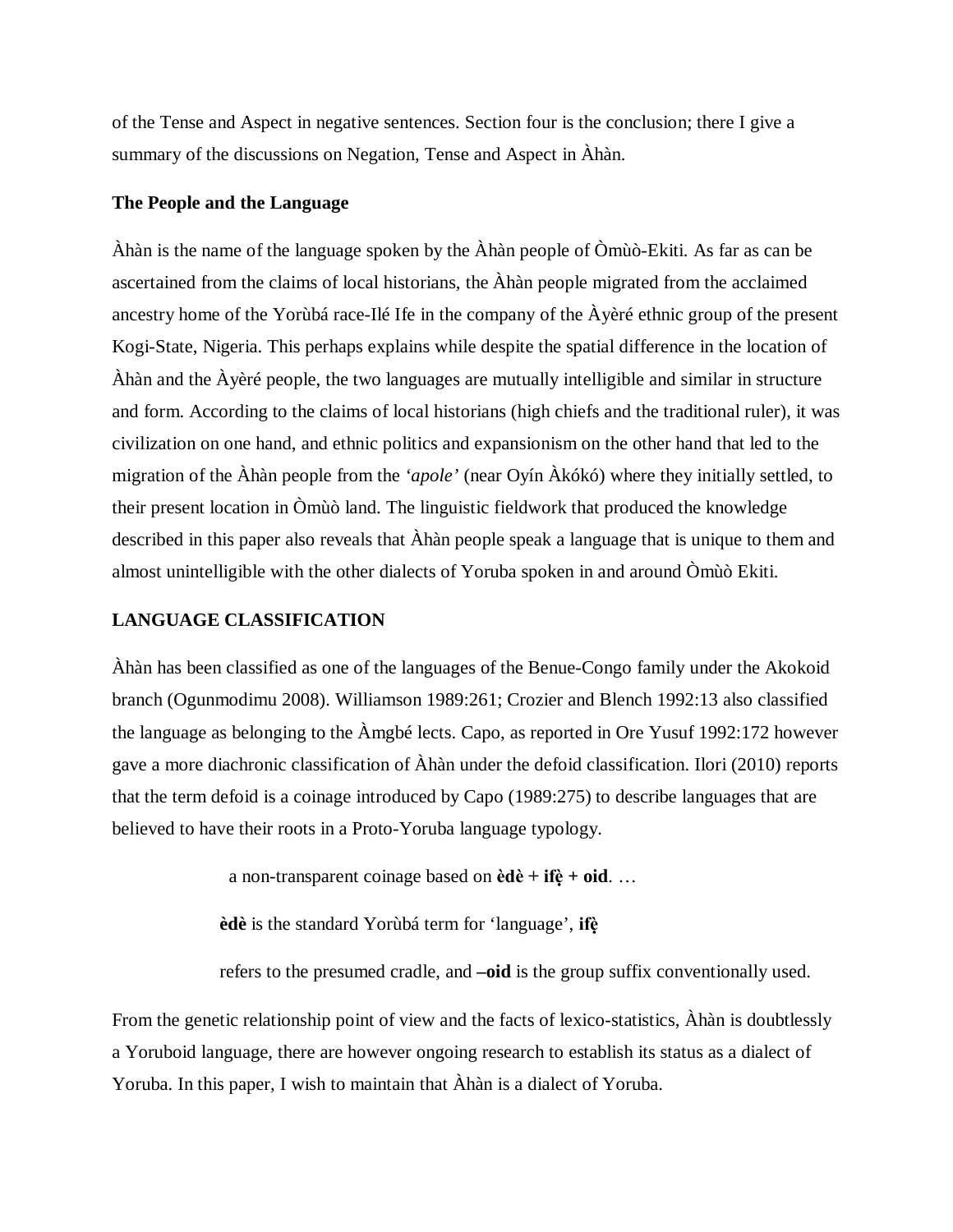# **WORD ORDER AND STRUCTURE**

Àhàn is an SVO language with the guiding factor being the position of the verb in a simple declarative sentence as witnessed in sentence 1 below.

1. a. Òshoje pu erunjù

hunter kill wild animal

"the hunter killed a wild animal"

b. Adé kó òdè

Ade build house

"Ade built a house/building"

Syntactic processes such as relativization, focusing, movement, topicalization etc. may change the word ordering as seen in the relativized form of (1a) given in 2 below.

2.

 $\overline{a}$ 

a. Òshoje pu erunjù (Simple declarative sentence)

hunter kill wild animal

"the hunter killed a wild animal"

 $\mathbf{b}$ . Erunjù òshojé pu

<span id="page-3-0"></span><sup>&</sup>lt;sup>1</sup> The relative clause operator and focus marker are null category in the language, from the facts of my data, it appears that Àhàn only mark relativization by subject-object movement.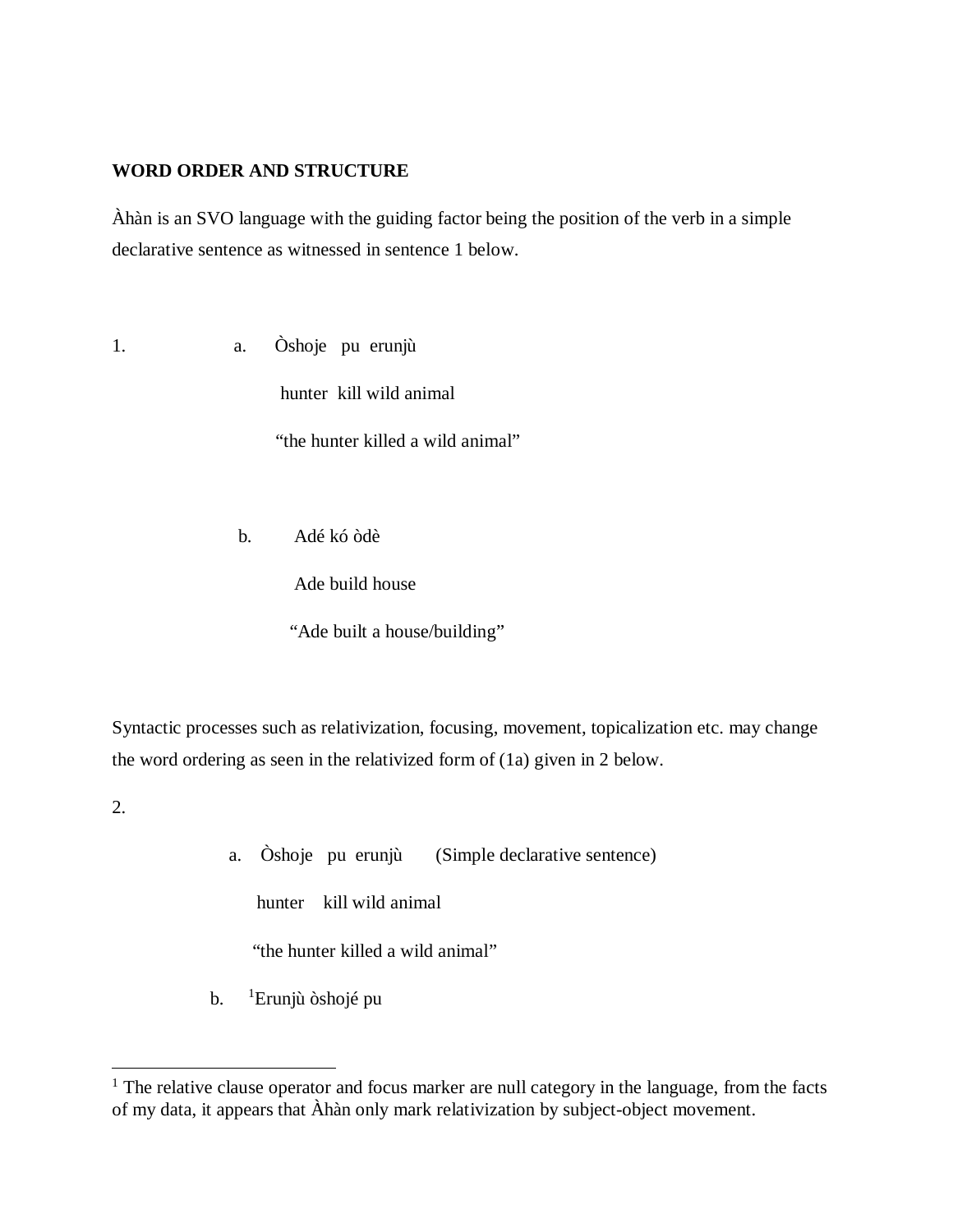Wild animal hunter kill

"the wild animal that the hunter killed"

When emphasis is on the object as in (2b), the structure of the sentence at the surface is realized as OSV.

### **TONE**

Ahan is a tone language with three phonemic principal tonal patterns tagged the high [Á], mid [A] and low [À]. The tonal convention adopted in this work recognizes the high, the mid and the low, while the high and low tones are orthographically marked, the mid tone is not marked

- 3 a. [ùgbà] 'time'
	- b. [ugbà] 'climbing rope'
	- c. [ugbá] 'calabash'
	- d. [ ugba] 'two hundred"

# **POOR INFLECTIONAL MORPHOLOGY**

Àhàn has a poor inflectional morphology. Unlike Endo-European languages like Italian, Spanish and English, where the verb may bear tense, aspect or mood morphology, Àhàn verbs do not have affixes that inflect for tense, aspect and mood. The verb always keeps the same shape. This will be shown in the examples below.

# **TENSE AND ASPECT**

Tense as a grammatical concept has been defined as a grammatical expression of location in time Comrie (1985: 9). It is the grammatical category that relates the time of an event to the moment of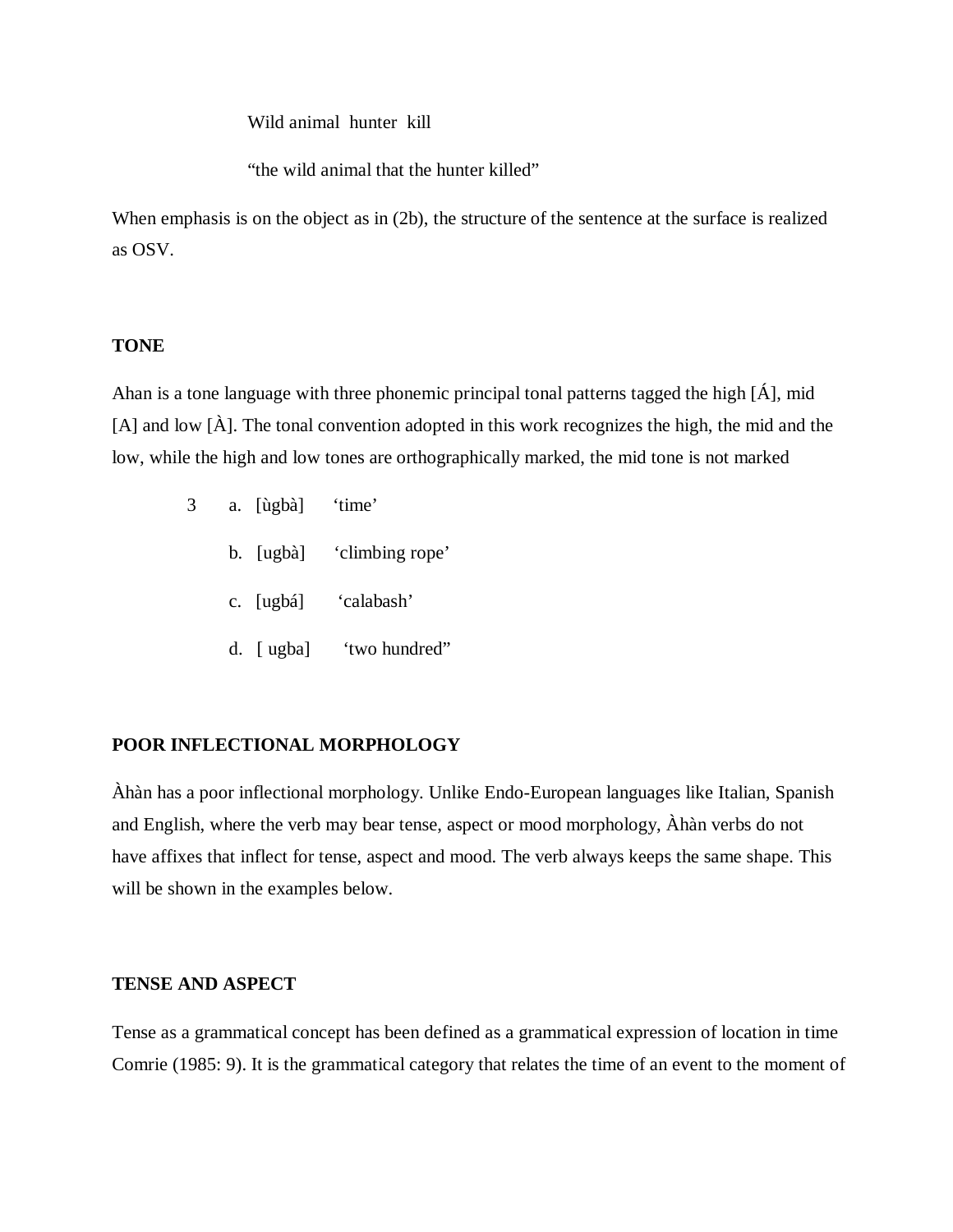utterance. Tense specifies whether an action described and denoted by the verb is present, past or future. Lyons (1968: 305) explaining this category says:

*The essential characteristic of the category of the tense is that it relates the time of an action, event, or state of affairs referred to in the sentence to the time of utterance: the time of utterance begins now.*

The notion of tense therefore has to do with time relation between event and time of utterance (Taiwo 2003). Omamor (1982) put it succinctly that there are only three possible order relationships between events and any axis of orientation, the axis of orientation being the point of initiation of speech or the point present. The Retrospective point present (RP), the time anterior to the time of initiation of speech, anticipated point (AP), the time posterior to the point of initiation of speech and the point present (PP), the point of initiation of speech. I discuss tense markers in Àhàn presently.

# **Tense Makers in Àhàn**

To understand tenses in Àhàn, it is best to look at the subject under two headings, the first being tense makers in positive or affirmative sentences and the second heading examines tense makers in negative sentences.

# **Tense Makers in Affirmative Sentences**

Àhàn employs both tonal and lexical items to indicate tenses in affirmative sentences. Consider the following examples.

(4) (a) Segun ra ìwè

NP buy book

"Segun bought a book"

(b) Segun éé ra iwe

NP fut buy book

"Segun will buy a book"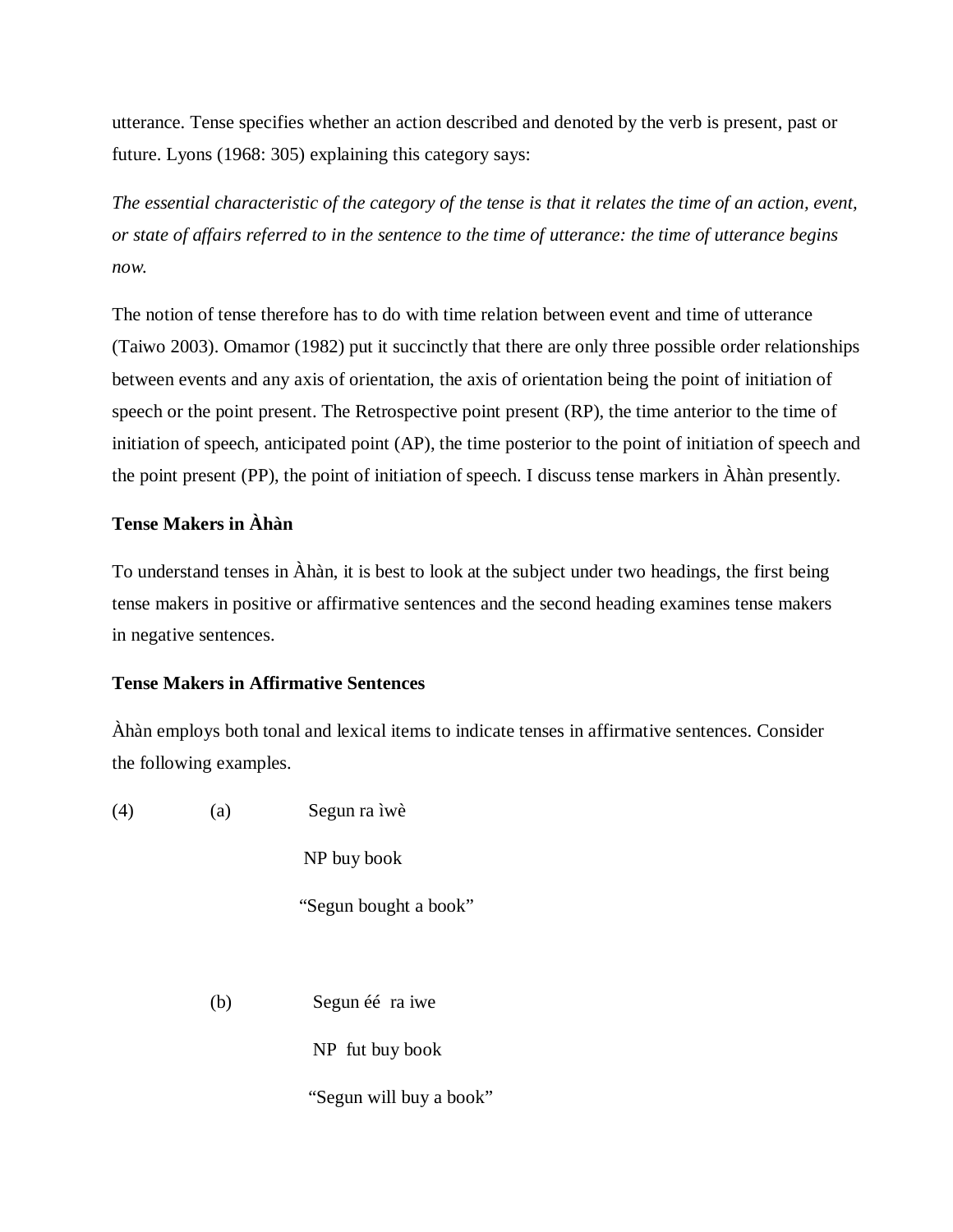| (5) | (a) | Má gbe usu      |
|-----|-----|-----------------|
|     |     | NP plant yam    |
|     |     | "I planted yam" |
|     |     |                 |

- (b) Mé éé gbe usu NP fut plant yam "I will eat yam"
- (6) (a) Kólé kó òdè NP build house "Kole built a house"
	- (b) Kólé éé kó ode NP fut build house
		- "Kole will build a house"

| (7) | (a) | Má yun Ado |
|-----|-----|------------|
|     |     | NP go NP   |

"I went to Ado"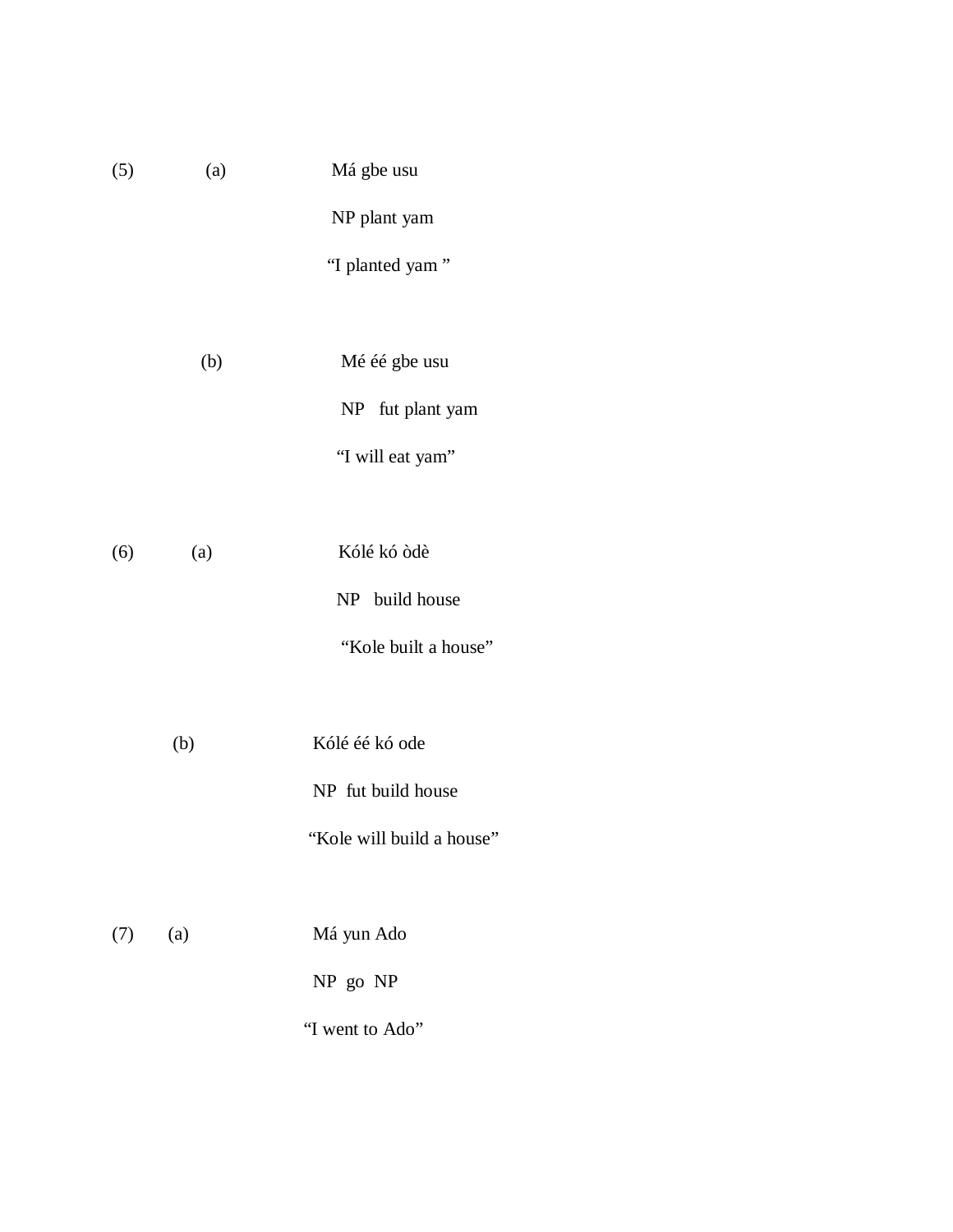(b) Mé éé yun Ado NP fut go NP "I will go to Ado"

In the sentences  $(4a - 7a)$  above, the verbs indicate that the action so described had taken place before the moment of utterance. That is, the situation is anterior to the time of utterance. The sentences in (4b- 7b) describe a situation that would happen in the future. The action of the verbs involved will take place at some time posterior to the time of speaking. In other words, the action will take place at some anticipated but unspecified point in time after the time of utterance.

From the foregoing, two types of tenses can be established in affirmative sentences in Àhàn, future and non – future. Àhàn can be said to have a tense pattern that is similar to that of the standard Yoruba (Bamgbose 1990, Omamor 1982), which makes a distinction between future and non-future (Ajongolo, 2005). The non future tense is not overtly marked. The future tense is overtly marked in affirmative utterances by the lexical items *éé*. The presence of the éé therefore indicates the future tense while its absence is indicative of non-future tense.

#### **Tense markers in Negative Sentences**

Tense markers in negative utterances can be either marked or unmarked in the language. While the non – future tense negative marker is not morphologically realized, the future tense negative marker is indicated by the item ye in the language.

(8) (a) Taye aà thùla

NP neg. big

"Taye is not fat"

(b) Taye aà thewà

NP neg. be-beautiful

"Taye is not beautiful"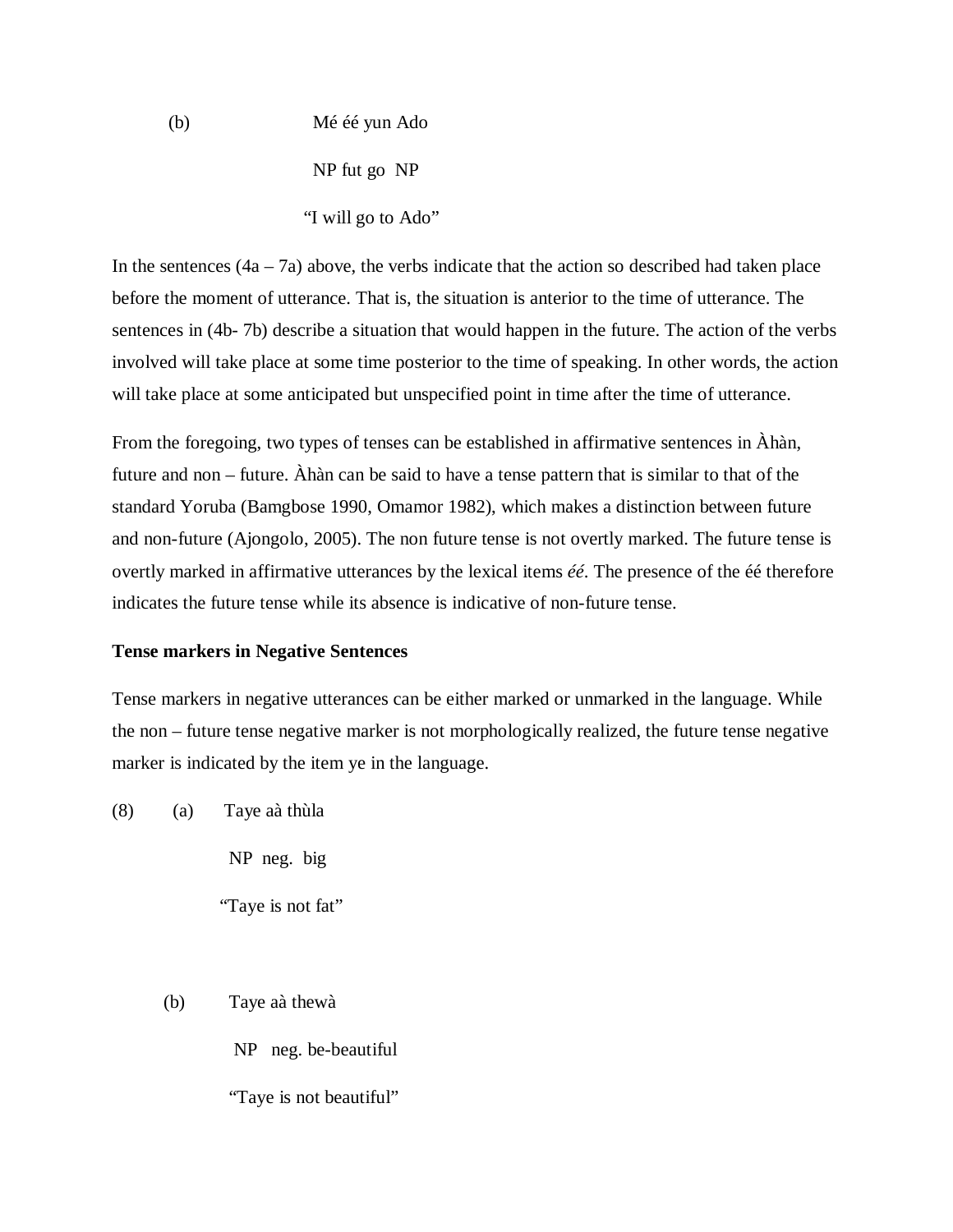- (c) Taye aà ni eo
	- NP neg. have money

"Taye does not have money"

A cursory look at the sentences in 8 shows that the non-future tense negative marker is realized as a null category in the language. Only the negator *aà* is expressed. However, it must be mentioned that there are two types of verb forms in relation to tenses, stative verbs and action verbs. Stative verbs are unmarked for tense, they are verbs used for reporting or quoting thoughts, observations, orders, wishes and requests (Awobuluyi 1978). Thus the tense in the sentences below are unmarked because the verbs are stative.

(9)

Obè ohun yún Soup the sweet "The soup is sweet/ tasty"

Awu ohun thito

Cloth the red

"The cloth is red"

Action verbs in Àhàn are not neutral to tenses as they do show tenses. This is consistent with the remarks of Bamgbose (1967) on "unmarked" tense in Yoruba. Bamgbose submits that a negator followed by a verb in the positive unmarked tense indicates the unmarked tense. The negative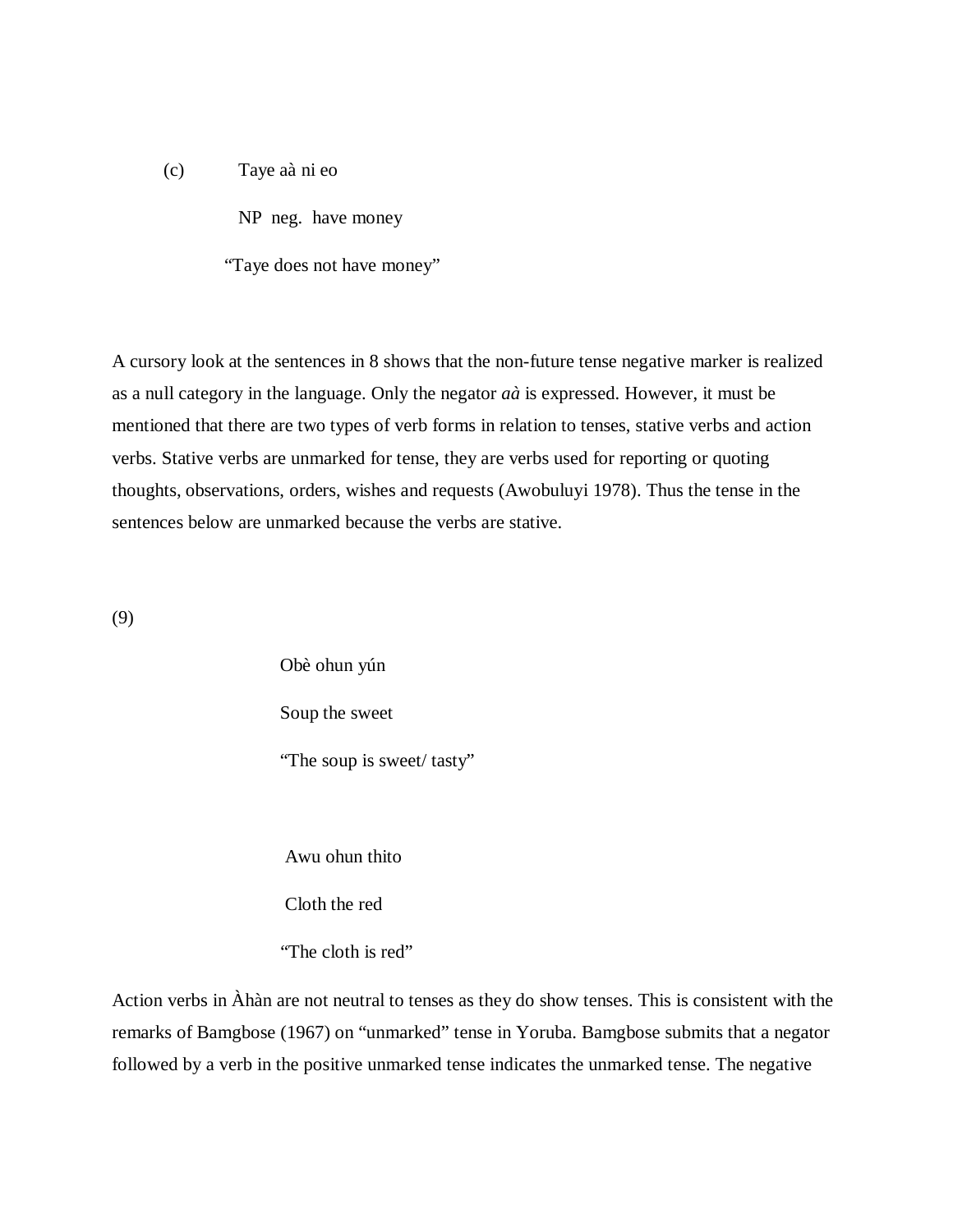tense may be past or non- past irrespective of whether the verb is an "action" verb or not. I posit that the non-future negative marker in Àhàn has the same behavior as that of Yoruba.

The future tense negative marker is realized as *yé* in the language, consider the examples below.

(10) (a) Kole éé kó òdè

NP fut build house

"Kole will build a house"

(b) Kole àa yé kó òdè

NP neg. fut build house

"Kole will not build a house"

(11) (a) Kole éé theun

NP fut eat

i.e "Kole will eat"

(b) Kole àa yé theun

NP neg. fut eat

i.e "Kole will not eat"

- (12) (a) Kole éé era iwe
	- NP fut buy book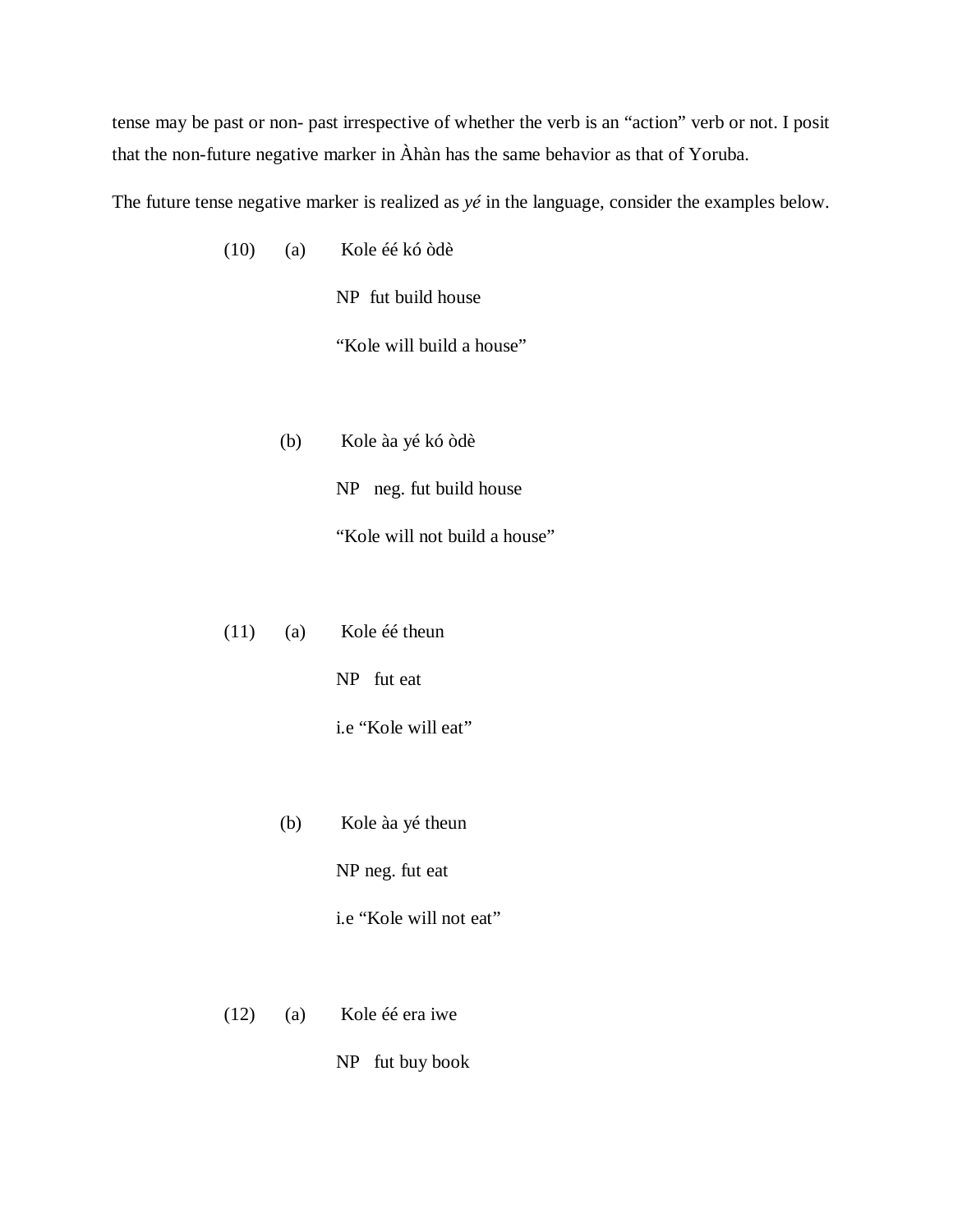#### i.e "Kole will buy book"

(b) Kole àa yé ra iwe

NP neg. fut buy book

i.e "Kole will not buy a book"

(13) (a) Kole éé yun Ado

NP fut go NP

"Kole will go to Ado"

(b) Kole àa yé yun Ado

NP neg. fut go Ado

"Kole will not go to Ado"

We decided to put the sentences  $(8-13)$  in pairs (a and b). The (a) part of the sentences is the affirmative counterparts of their (b) negative utterances. The future maker of the affirmative sentences has been identified as *éé* earlier. The future tense maker for negative sentences is *yé*. It describes a future event in the negative. *Yé* is used to indicate a situation that will not take place in the future nor in the present.

It is noteworthy however, that a negative particle (*àa*) occurs initially before the negative future marker in the language. This is simply what the language allows as the absence of the negative particle would indicate or describe an entirely different situation. The figure below is a representation of Àhàn tense markers discussed as discussed afore.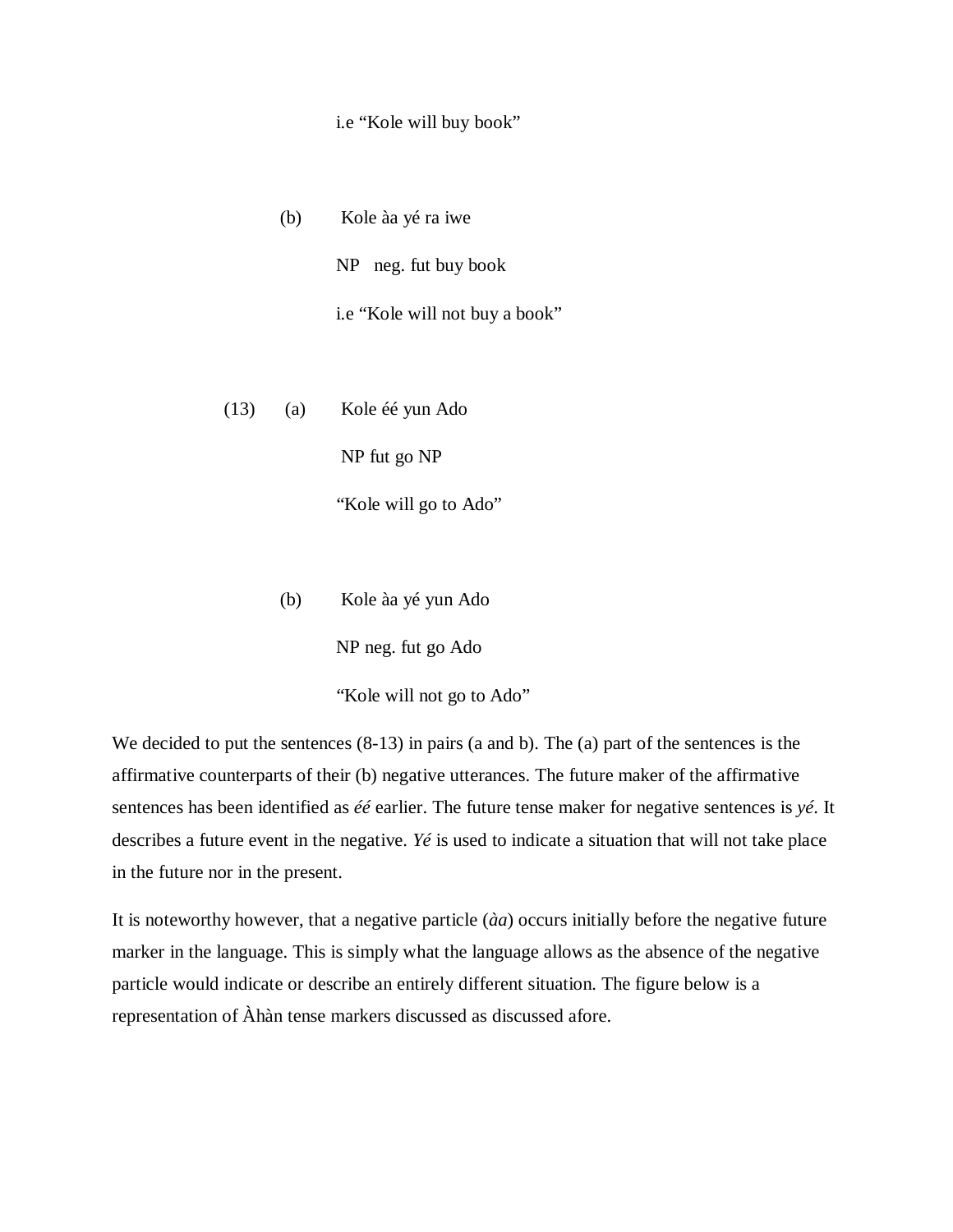

# **Aspectual Markers**

Comrie (1976:3) defines the element Aspect as specifying the way of viewing the internal constituency of a situation.

Aspect is the grammatical category that state whether the action of the verb is completive or continuative. By completive we mean that the action of the verb is already perfected and by continuative we mean that the action of the verb is on going, or imperfective. We will examine Àhàn aspects only under affirmative sentences, as there are no overt makers for the aspects in negative sentences.

# **Aspect in Àhàn Affirmative Sentences**

Àhàn distinguishes between an action that has been completed (perfective) and that which is ongoing (habitual/ continuous). Examine the following sentences below.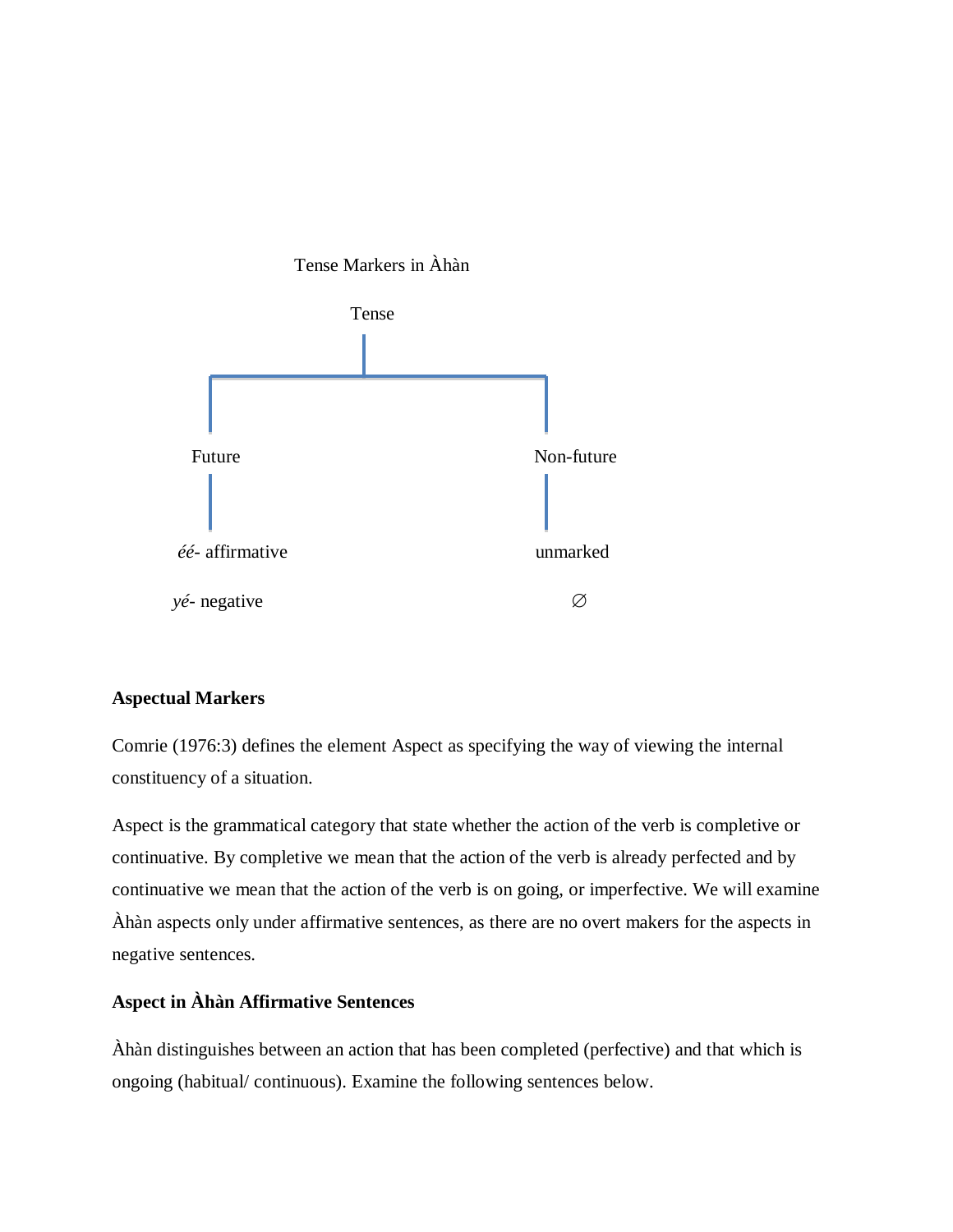(14) (a) Kole yá theru

Kole hab eat

i.e. "Kole usually eats"

- (b) Kole yá ko ode Kole hab build house i.e. "Kole usually build houses"
	-
- (c) Kole yá ra iwe NP hab buy book
	- i.e. "Kole usually buy books"
- (15) (a) Kole ká theru

NP perf eat

i.e. "Kole has eaten"

(b) Kole ká kó ode

Kole perf build house

i.e "Kole has built a house"

(c) Kole ká ra iwe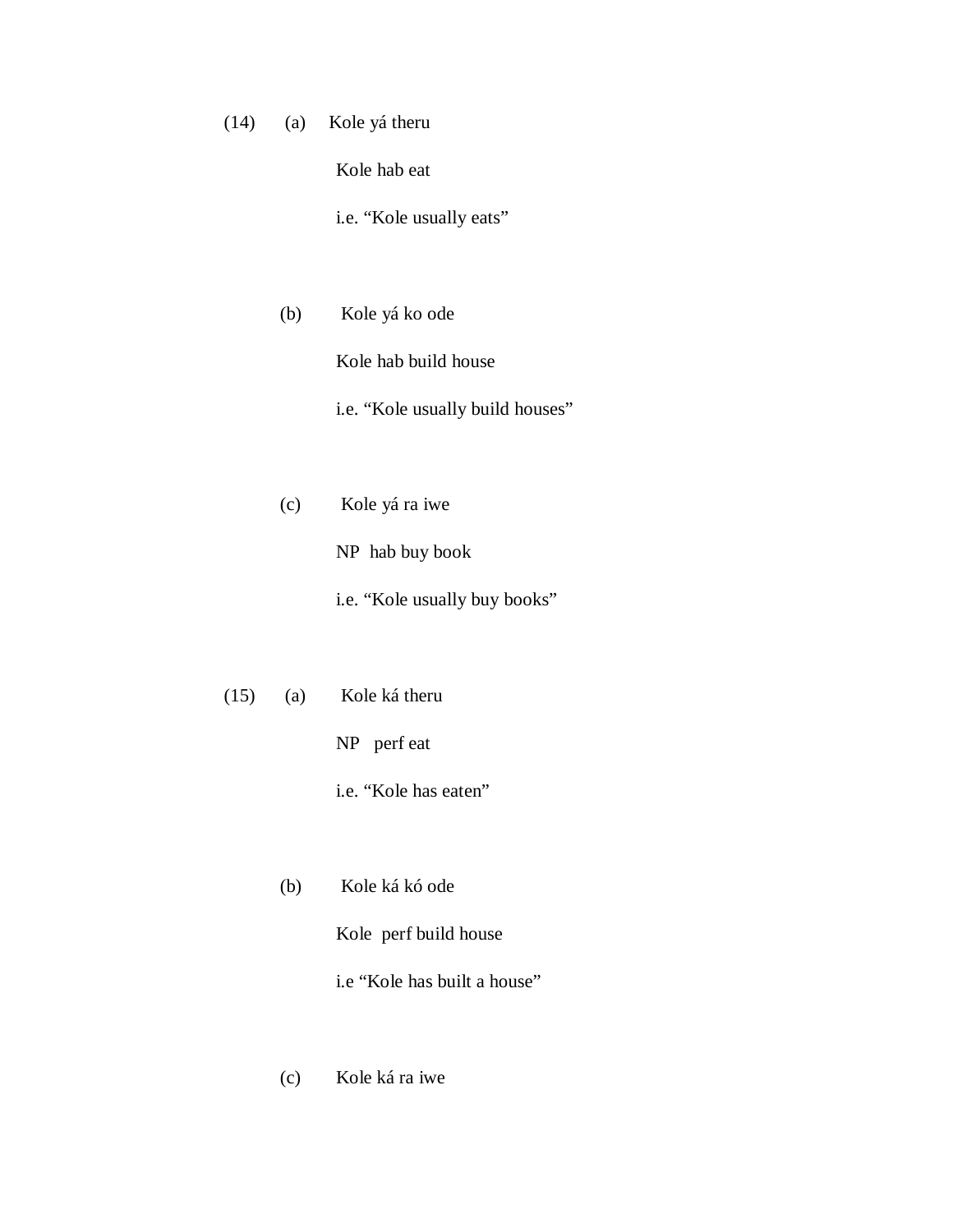### NP perf buy book

"Kole has bought a book"

From the sentences in (14) above, we understand that the action of the verb is imperfective, *Yá* denotes a habitual situation. A situation that still holds and has been repeated over a period of time (Omamor 1982). However, it must be mentioned that Àhàn does not have a separate way of indicating continuous actions. From the fact of the data, Àhàn inflect for perfective and imperfective actions. The marker for imperfective action in the language is *yá.*

In the examples given in (15), we understand that the action of the verb is completive. The maker of completed action is the item *ká.* It indicates an action that has been completed like "Kole has built a house".

Olumuyiwa (2012) accounts for three aspectual markers in the Moba dialect of Yoruba which he identifies as the **í** (progressive), **mọọ, í (**habitual**)** and **ti** (perfective). Àhàn does not have any separate marker for progressive marker, the language marks time difference between habitual and perfective aspects. Another point of difference in Moba and Àhàn aspectual markers is that Ahan unlike Moba and some other varieties of Yoruba does not permit to clustering of aspectual markers. Aspect clustering refers to the combination of two or more aspectual markers in certain constructs to show the action or state of the verb, this is exemplified in the examples below.

16 i. Ìhan akọrin tí í kọrin

3pl chorister perf prog sing-song

"The choristers have started singing"

ii. Olú ti í suse

Olú perf prog do-work

'Olú has started working (Olumuyiwa 2012)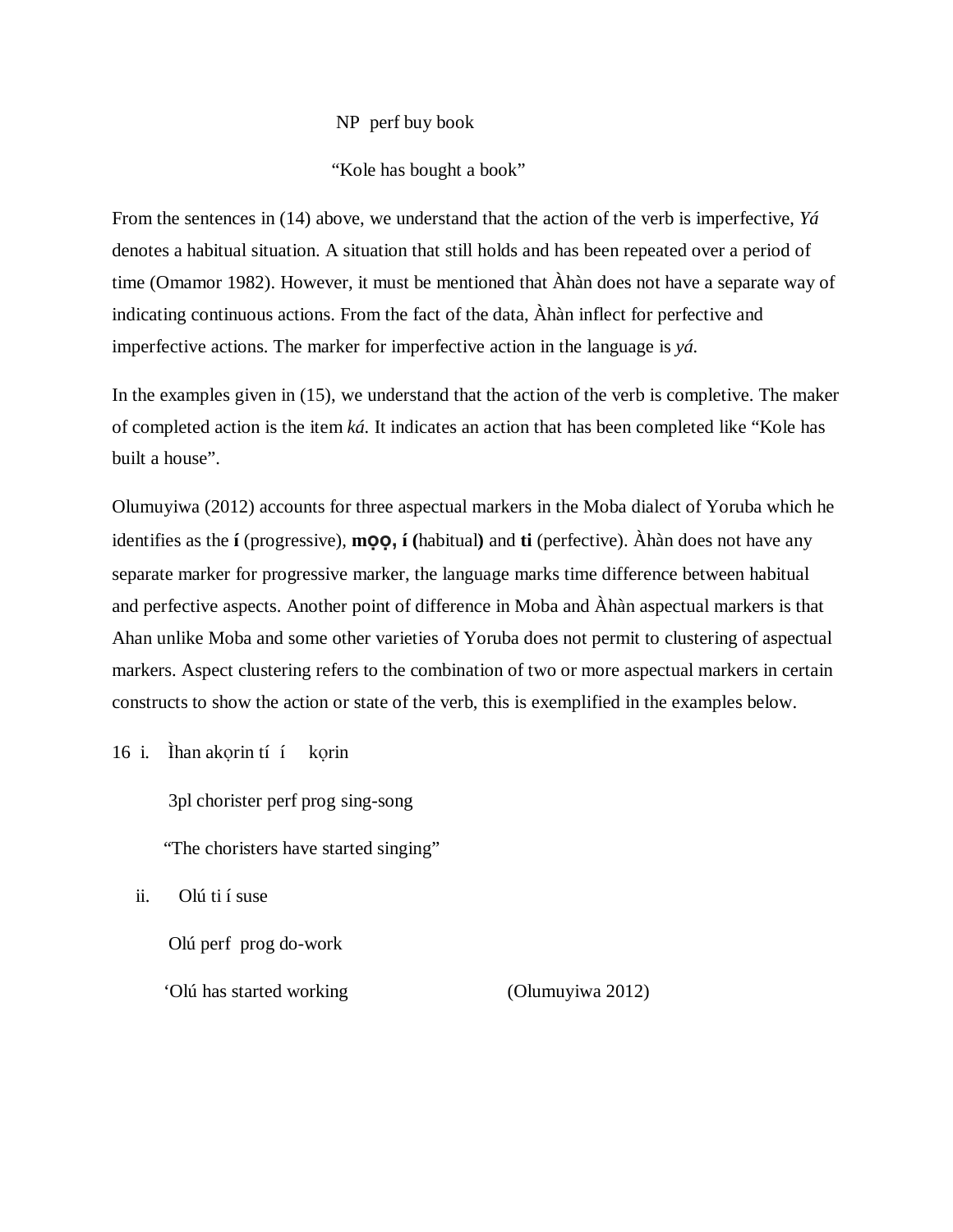In Àhàn, the perfective and the habitual aspects cannot be combined to describe the internal time relations of a situation, all such constructions will be ungrammatical in the language as demonstrated in the examples below.

17. \* Kole *ká* yá therù

Kole perf hab eat

Kole has eats

18 \* Kole *ká* yá ko ode

Kole perf hab build house

Kole has builds a house

The simple explanation for the ungrammaticality of 16-17 is that an action of the verb cannot be perfective and imperfective at the same time in the language. While it is possible to cluster perfective and progressive aspects in standard Yoruba and some of its other dialects, aspect clustering is not attested in Àhàn given that the language do not have progressive aspect markers

### **Conclusion**

In this paper, I present the description and analysis of the grammatical category of tense and aspect in the Àhàn dialect of Yoruba spoken in Òmùò Ekiti in Nigeria. I examine tense makers in Àhàn under two headings, the first being tense makers in positive or affirmative sentences and the second heading examines tense makers in negative sentences. I demonstrate that Àhàn employs both tonal and lexical items to indicate tenses in affirmative sentences and sentences with negation. From my data, I showed that two types of tenses could be established in affirmative sentences in Àhàn, future and non – future. Àhàn can be said to have a tense pattern that is similar to that of the standard Yoruba (Bamgbose 1990, Omamor 1982), which makes a distinction between future and non-future (Ajongolo, 2005). The non future tense is not overtly marked. The future tense is overtly marked in affirmative utterances by the lexical items *éé*. The presence of the éé therefore indicates the future tense while its absence is indicative of nonfuture tense. I demonstrate that tense markers in negative utterances can be either marked or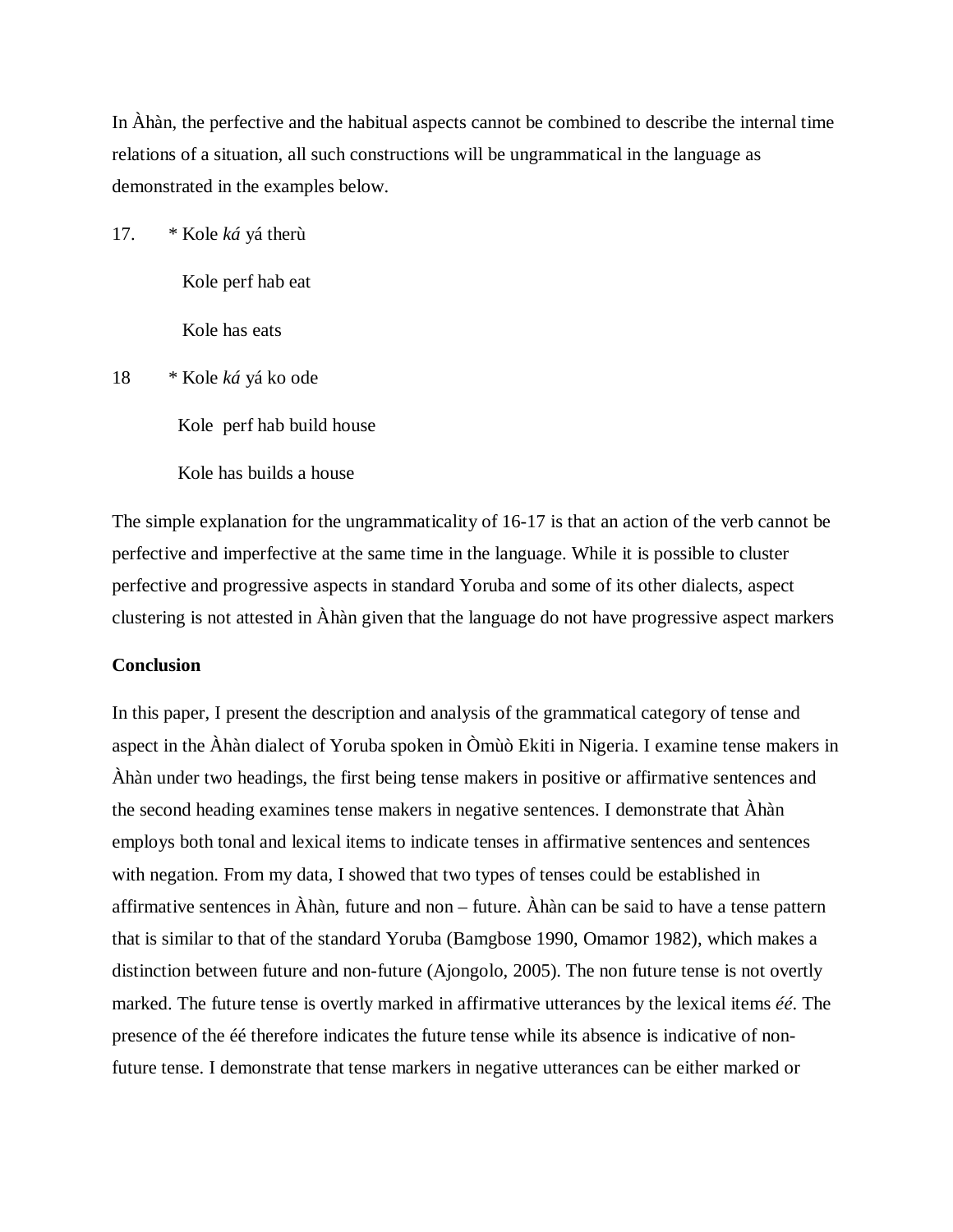unmarked in the language. While the non – future tense negative marker is not morphologically realized, the future tense negative marker is indicated by the item *yé* in the language.

On Aspectual markers, I examine Àhàn aspects only under affirmative sentences, as there are no overt makers for the aspects in negative sentences. From the facts of my Àhàn data, I showed the interactions of phonology and syntax as tones and lexical items interplay in marking tense and aspects.

### References

Ajongolo, Taiwo O. (2005) *Negation in the Ào Dialect of Yoruba*. Ph.D Thesis University of Ibadan, Ibadan

Awobuluyi, O. (1975) 'Nominalization or relativization?' Paper presented at the Linguistics and Nigerian Languages Seminar of the University of Ibadan, Ibadan

Awobuluyi, O*.* (1978) *Essentials of Yoruba grammar*. Ibadan:UPL

Awóbùlúyì, O. (1998)"Àwon Eka-èdè Yorùbá" Paper read at Yorùbá Studies Association of Nigeria, Pastoral Institute, Bodija, Ibadan

Bamgbose, A. (1966) *A grammar of Yoruba*. Cambridge University.

Bamgbose, A. (1967) *A short Yoruba Grammar*. Ibadan: HEB

Bamgbose, A. (1990). *Fonoloji ati* Girama *Yoruba*. Ibadan: UPL

Comrie, B. (1976) *Aspect.* Cambridge: CUP

Comrie, B. (1985) *Tense*. Cambridge: CUP

Ìlorí, J.F. (2010)"Nominal Constructions in Ígálà and Yorùbá" PhD Thesis, Adekunle Ajasin University, Akungba-Akoko